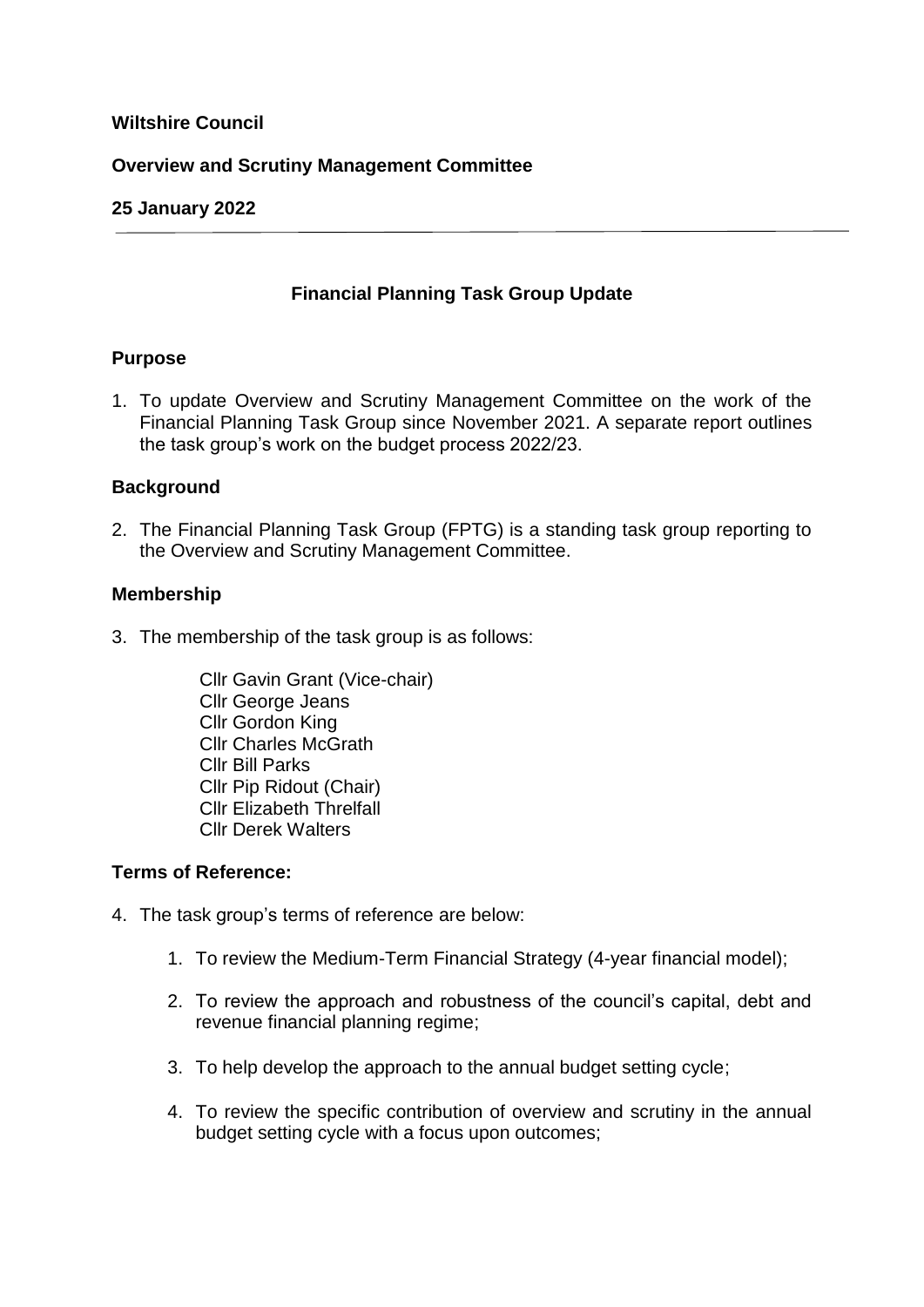- 5. To undertake periodic budget monitoring including reviews of key midyear trends and developments and to ensure that these are considered when updating the Financial Plan;
- 6. To, where it materially affects the council's overall financial position, to consider the council's:
	- a) approach to strategic procurement
	- b) major or financially significant contracts
	- c) financial investment in, and liability to, its wholly owned subsidiaries.
- 7. To work under the direction and guidance of the Management Committee and report regularly to the Cabinet Member, Management Committee and select committees (as appropriate) on its work and findings and to make any necessary referrals.

## **Recent activity**

### **26 November 2021**

## **Procurement of the Planned and Reactive Maintenance Contracts for Housing and General Fund Assets**

5. The task group considered the financial aspects of this report because of the total value of the contracts involved. After being given an overview of the current maintenance arrangements covering the types of assets involved and the contracts required the task group considered the reasons for re-shaping the contract arrangements. The task group looked closely at the detail of the report to be reassured about internal costs when some aspects of the contracts come in-house.

## **Financial Year 2021/2022 – Quarter Two Revenue Budget Monitoring**

- 6. Overall, the Q2 position is positive, though there are still areas of overspend in adult and children's social care, this is balanced by underspends across the council. The task group looked at the current budget gap and noted the additional pressures such as utilities inflation. It discussed the continuing effects of the pandemic but were reassured that the local economy was (in November 2021) recovering and that there were still reserves to cover potential latent demand. The task group also considered whether the removal of some government business reliefs might adversely affect council incomes and were happy that this is being closely monitored.
- 7. The task group also looked at the savings targets and how savings not realised would be integrated into the budget. Given the overall positive position at Q2 the task group did not consider there was a need, as in previous years, to investigate specific budgets in further detail.
- 8. There is still concern about the Designated Schools Grant (DSG) deficit but a realisation that this has been a long running issue and that the council is being proactive with government to find a way forward.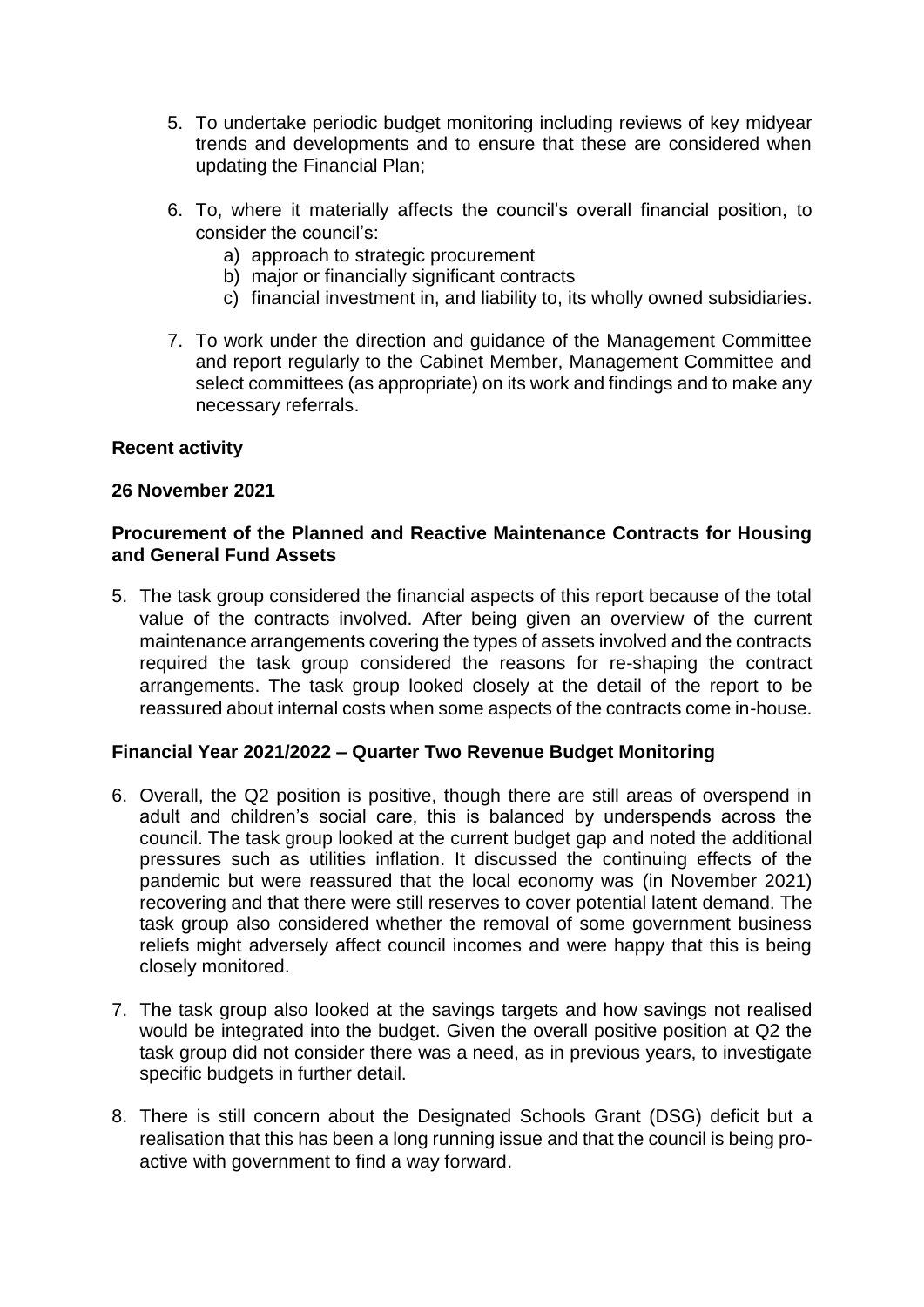# **Financial Year 2021/2022 - Quarter Two Capital Budget**

9. The task recognised that the capital budget is important to the transformation of services. The group looked at the reprofiling of this budget and the moving of £56m of spend into future years. The task group whilst welcoming greater clarity within the capital report, particularly the removing of the line for 'other capital' projects, asked for a separate breakdown of grants from government and funds raised by the council. The task group was reassured that the council was managing its capital budget appropriately and raised no significant issues.

## **Treasury Management Strategy 2021/22 Half Year ended 30 September 2021**

10.The task group considered the role the council's treasury management advisors in investment decisions and were updated about the council's return on investment being lower than expected. However, the task group was reassured that this was primarily due to the currently poor state of the investment market. Consequently, other (safer) investment vehicles were being explored.

## **10 December 2021**

## **Water and wastewater supply services from June 2022**

- 11.The task group was brought up to date about the reasons for the procurement process – and agreed with the need to find a new supplier. The task group also considered particular issues within the proposed new framework arrangement. These included:
	- o The annual fees and how they compared with the current arrangements
	- $\circ$  How the flat rate fee might be offset by savings and efficiencies
	- $\circ$  The length of the proposed new contract in particular how any contract extension would be determined
- 12.The task group will continue to track the performance of any new contract through the quarterly financial updates

## **Procurement of Microsoft licencing and support**

13.The task group recognised that the council needs to procure Microsoft licencing and support and considered the benefits of using a Crown Commercial Services aggregated tender – particularly in comparison with the council tendering itself or dealing directly with Microsoft. The task group also considered whether the two elements of the procurement (licencing and support) could be progressed separately and were reassured that this was the most cost effective way of continuing licencing and support.

## **Melksham House**

14.The task group was brought up to date as to why further capital funds were being drawn down and considered whether further funding would be required (internally or externally) and were reassured that options and estimates of costs were sensible. The task group went through in detail the potential for future capital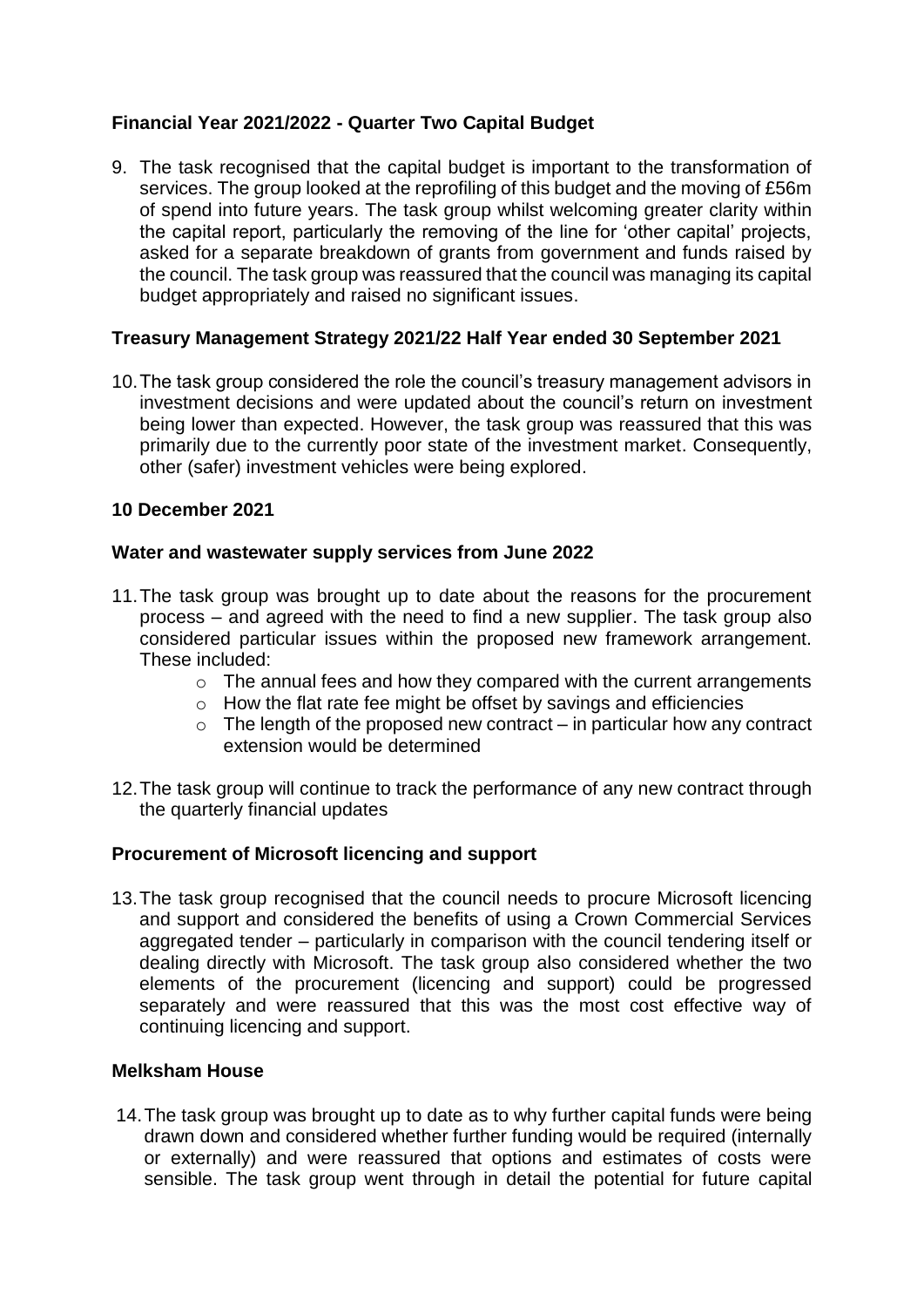receipts to reach the value stated in the report and what that figure was based upon and looked at contingencies within the overall costings.

# **7 January 2022**

# **Update on Medium Term Financial Strategy 2022/23**

- 15.The task group was brought up to date regarding the amendments to the base budget assumptions and the revised budget gap of £27.7m. This included looking at changes to inflation assumptions, demand assumptions and Council tax base growth.
- 16.The group was also briefed on the local government financial settlement including the financial impacts of the adult social care reforms.
- 17.The task group sought reassurances regarding the provision for staff pay awards, interest rate changes and levels of council tax income in light of the rise in the cost of living. The task group was satisfied that Medium Term Financial Strategy report is sound.

# **New Term Highways Maintenance Contract**

- 18.The task group was briefed on the reason for the tender, the options considered, the contract length and potential annual spend.
- 19.Quality management and the tender methodology was looked at in some detail. The task group asked about the potential risks and the contract mobilisation period; and were reassured that lessons had been learnt from previous highways maintenance contracts. Also covered was how additional council works would be paid for and whether parish and town councils could also draw upon the contract through their own budgets.
- 20.The task group was reassured about the scope of the contract and responsibilities of the successful tenderer, including the continuation of the parish stewards. The inclusion of carbon reduction within the tender was also welcomed. The task group supports the proposal to proceed to tender

# **Proposals**

- **1. To note the update on Financial Planning Task Group activity provided.**
- **2. To note the task group's forward work plan, Appendix 1.**

# **Cllr Pip Ridout, Chairman of the Financial Planning Task Group**

Report author: Simon Bennet, Senior Scrutiny Officer, T: 01225 718709, E: [simon.bennett@wiltshire.gov.uk](mailto:simon.bennett@wiltshire.gov.uk)